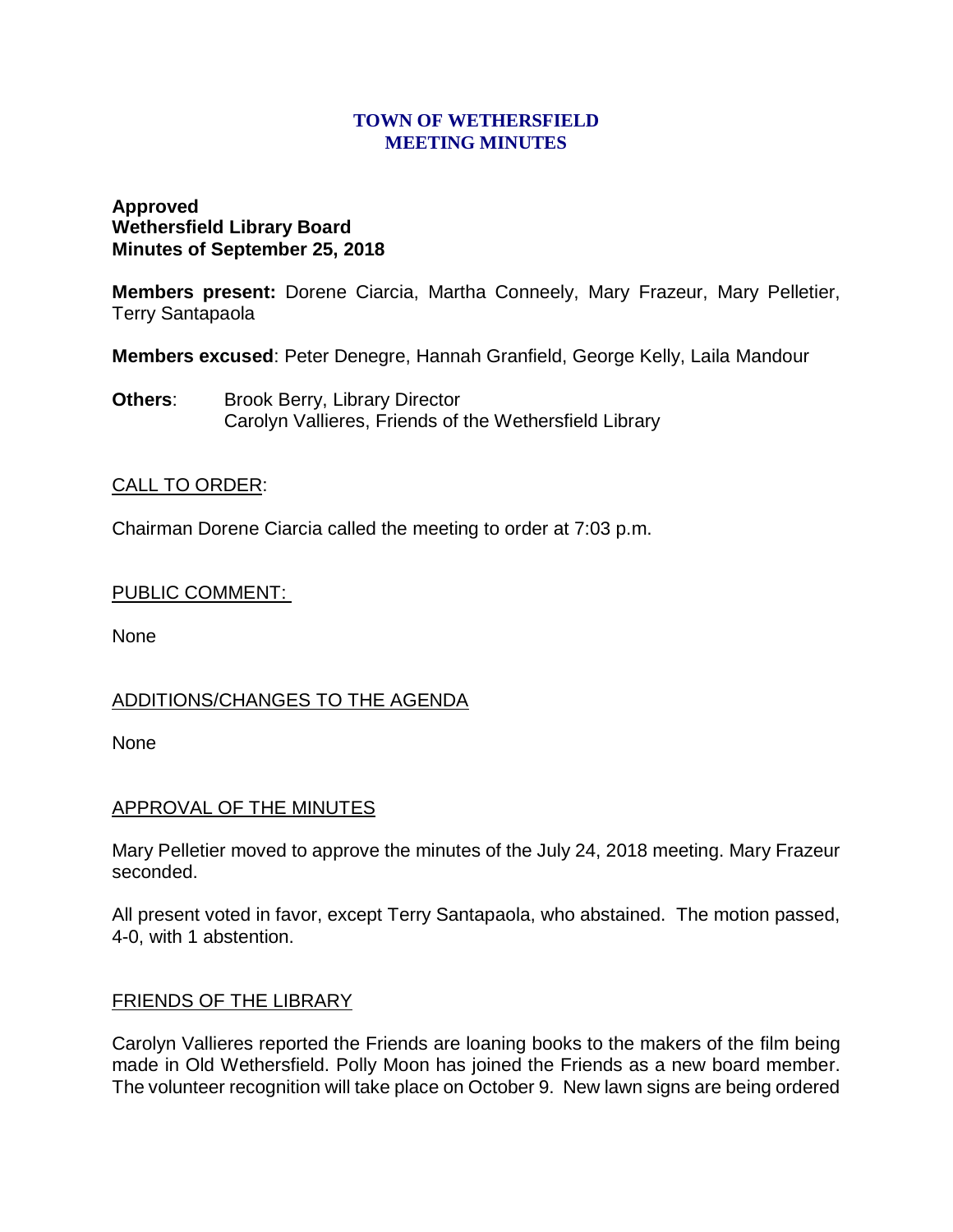Town of Wethersfield Meeting Minutes Page 2 for the book sale. The book sale will be held November 10 and 11 with a preview on November 8.

#### TOWN COUNCIL REPORT

Dorene shared an update send by Mary Breton regarding the referendum on Kycia Farm.

#### LIBRARY BOARD CHAIRMAN'S REPORT

Dorene disturbed and reviewed proposed meeting dates for 2019.

#### Motion on 2019 Library Board Meeting Dates

Mary Frazeur moved to approve the proposed meeting dates for 2019. Terry Santapaola seconded.

All present voted in favor. The motion passed, 5-0.

### LIBRARY DIRECTOR'S REPORT

Brook reported the July and August reports are aligned with the goals stated in the new strategic plan. Brook and her staff continue to work on all aspects of the strategic plan with a special focus on *Visit a Comfortable Place* over the last few months. The Town Council approved the year end transfers requested by the Library Board. The Friends approved request for funding of photo display. *1000 Books Before Kindergarten* will be launched on October 13th.

### OUTREACH COMMITTEE REPORT

235th Anniversary of Libraries in Wethersfield is being celebrated through the month and includes a community party on October 26th. The Board discussed the need for funding to support the celebration.

#### Motion on Donation from Friends

Mary Pellitier motioned to request a donation of \$500 from the Friends to support the celebration. Mary Frazeur seconded.

All present voted in favor. The motion passed, 5-0.

### EXECUTIVE SESSION

Martha Conneely moved to go into executive session to discuss the 235th Anniversary. Mary Frazeur seconded.

All present voted in favor. The motion passed, 5-0.